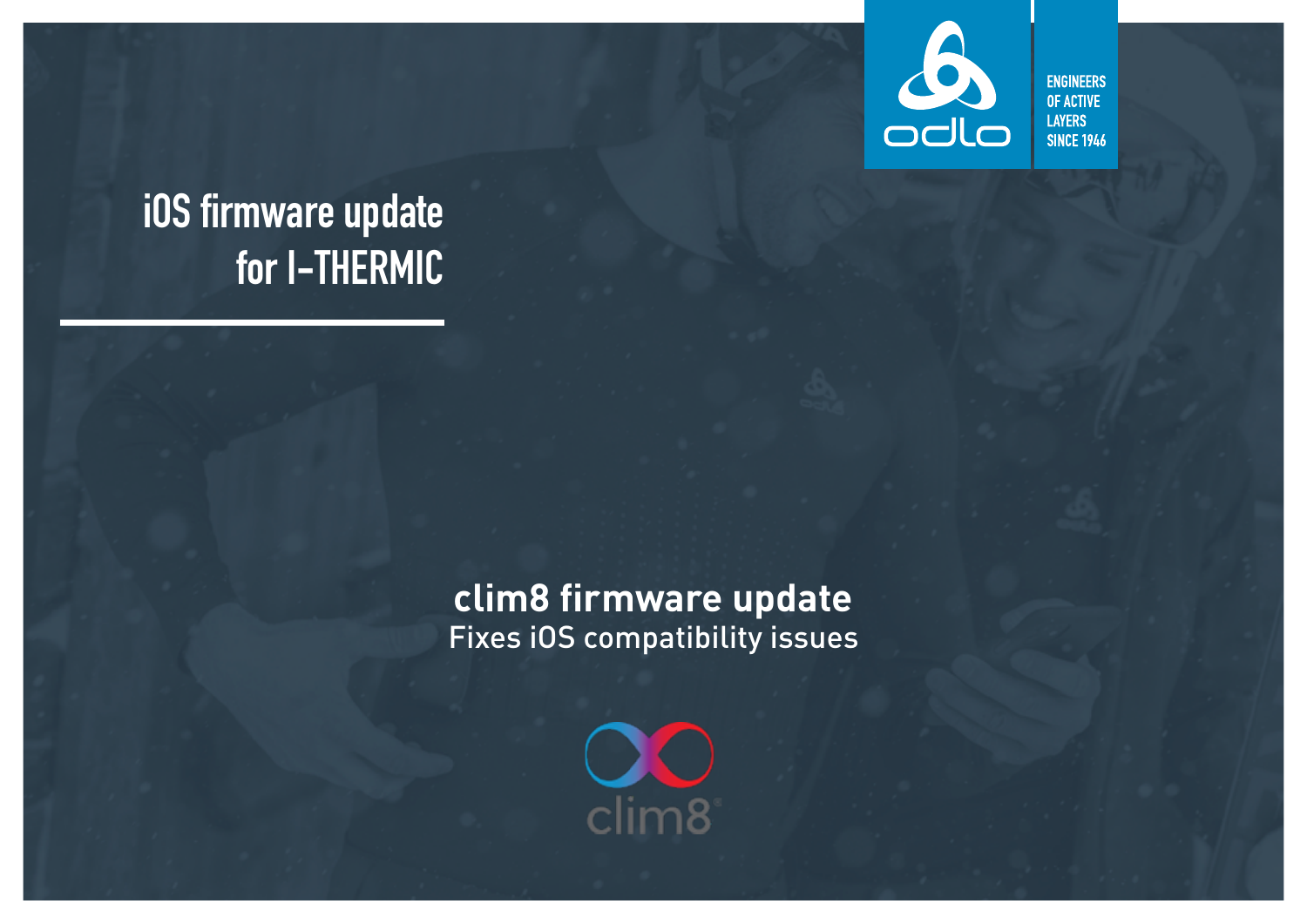# **REQUIREMENTS:**

- **1.** This update is for iPhone 6, 6S and SE (1st Gen). It applies to the core8 (battery) module FW 3.0.0.
- **2.** For users with an iPhone 7 or newer, and where compatibility issues persist, an older device is required to first complete this update prior to use. For iOS users who also have an Android device (OS 5.0 or higher), the firmware update can be completed using the Android device. Once installed, it will be ready for use with your iOS device.
- **3.** For users with an iPhone 7 or newer, and where compatibility issues persist, an older device is required to first complete this update prior to use. For iOS users who also have an Android device (OS 5.0 or higher), the firmware update can be completed using the Android device. Once installed, it will be ready for use with your iOS device.
- **4.** Before installing the update, please reset the device to factory settings. This is done by snapping the core8 module onto the shirt then pressing and holding the power button for 7 seconds until the LED is flashing.
- **5.** Follow the step-by-step guide in this document.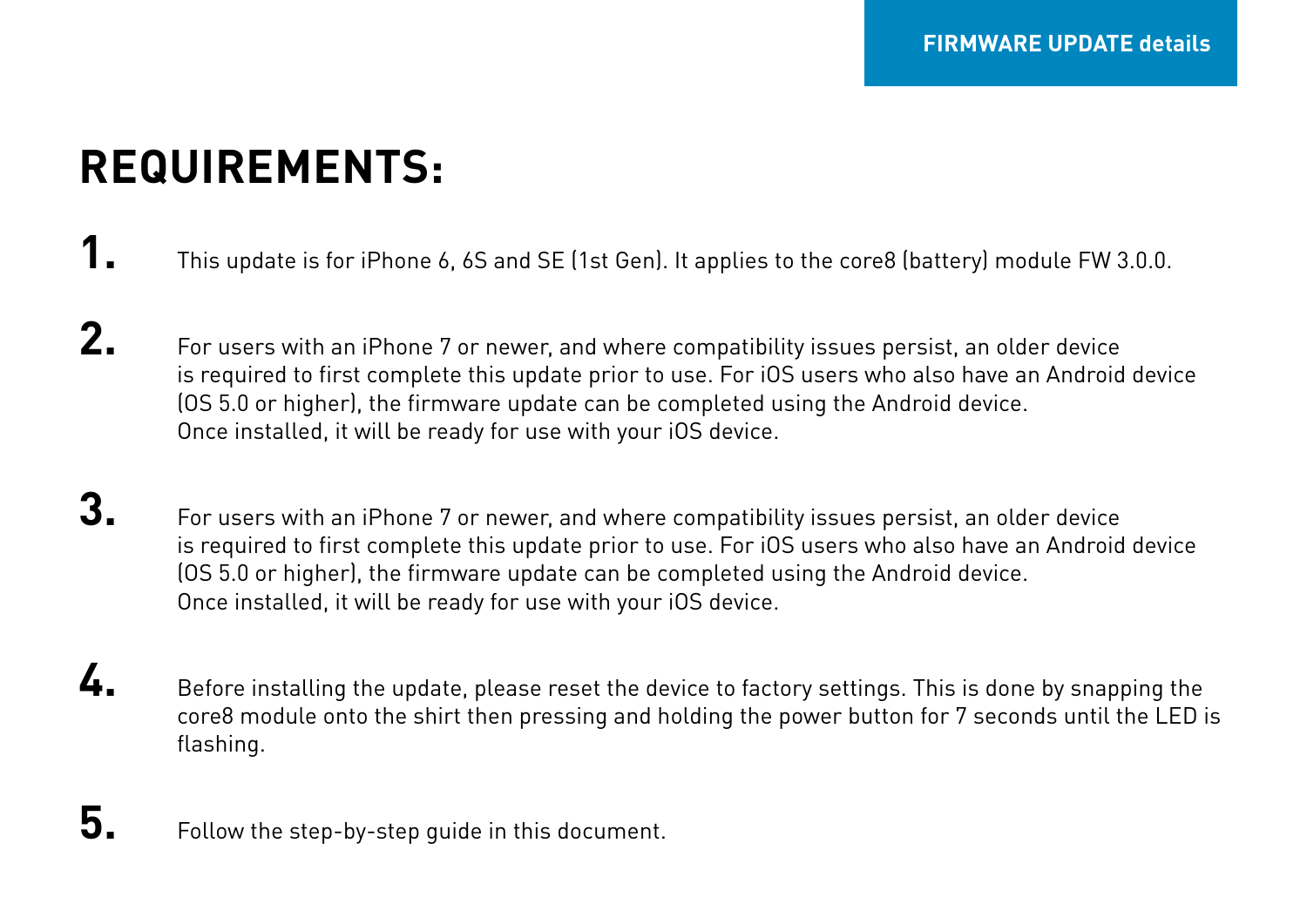



Open the App store and search for « clim8 »

*Note: Make sure your app is up to date v3.0.1 or more*



Open the app and click on "Start"

Select the sign in method of your choice



980940  $\infty$ one of quickly with one of the services offered of<br>successive and to connect. Terms & Conditions TERMS AND CONDITIONS OF USE AND **PRIVACY POLICY** Last update December 18, 2020 These terms and conditions govern your<br>relationship with clim3 ("we" or "us"), owner of the mobile application ('the service'). Reges read these terms and conditions carefully before using our application ("the service"). You agree to accept these terms when you use the Accept Rofuse

#### Create your profile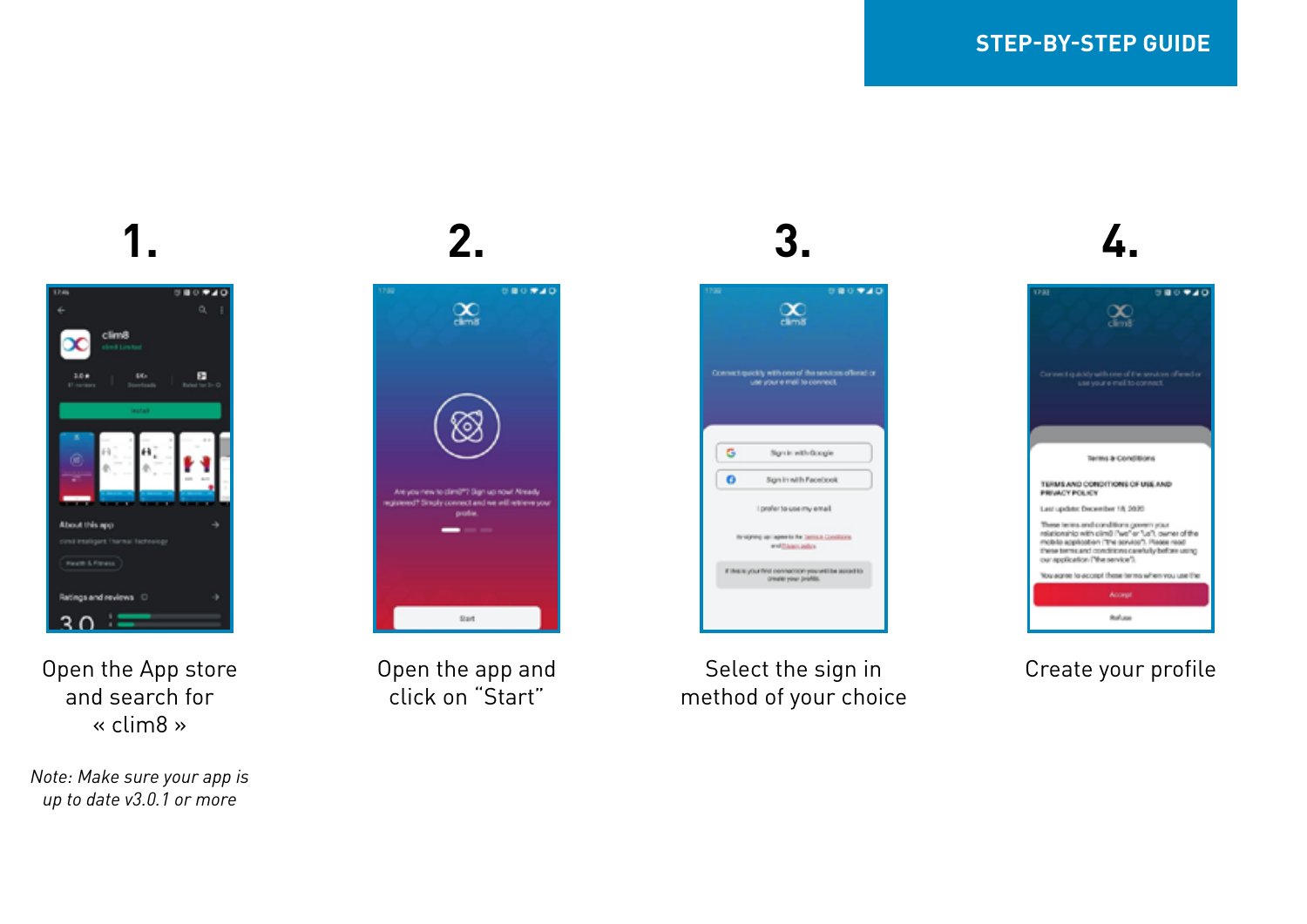

Enable Bluetooth and Location permissions



Click on "Add your clim8 device"



Select "T-shirt" from the category



- **a.** Plug the core8 module on to the baselayer.
- **b.** Turn the core8 module ON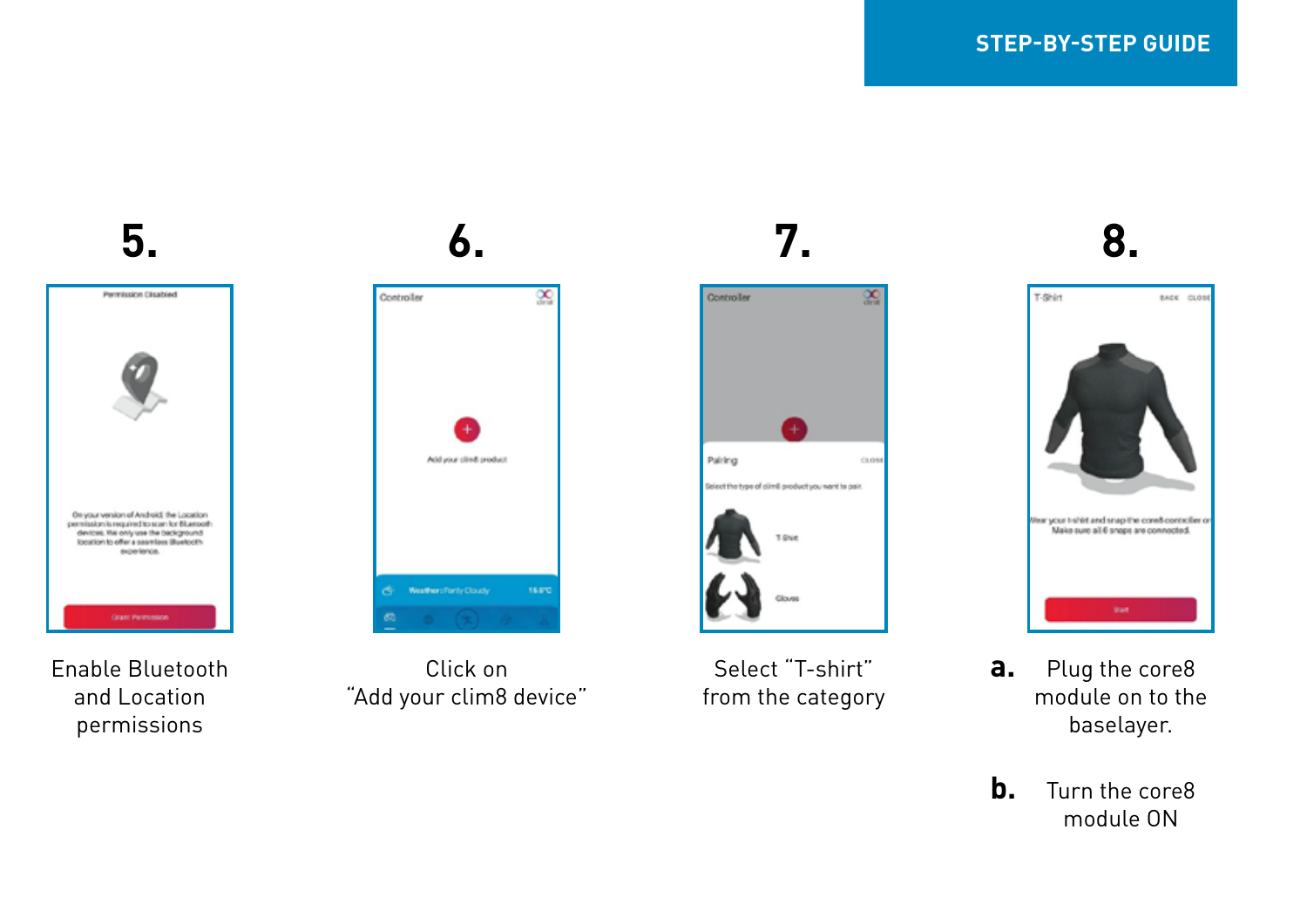**9.**



After clicking on "Start", the app will start the Bluetooth scan

## **10.**



Wait until your device is paired.

*Notes: - Sometimes, turning the core8 on/off can help speed up the connection.*

*- Old OS versions might lead to longer scanning time.*

### The app will search for the update.

Downloading the update.

**11.**

*Note: Make sure your internet connection is fast and stable*



**12.**

### Click on "Update"

*Note: Make sure your internet connection is fast and stable*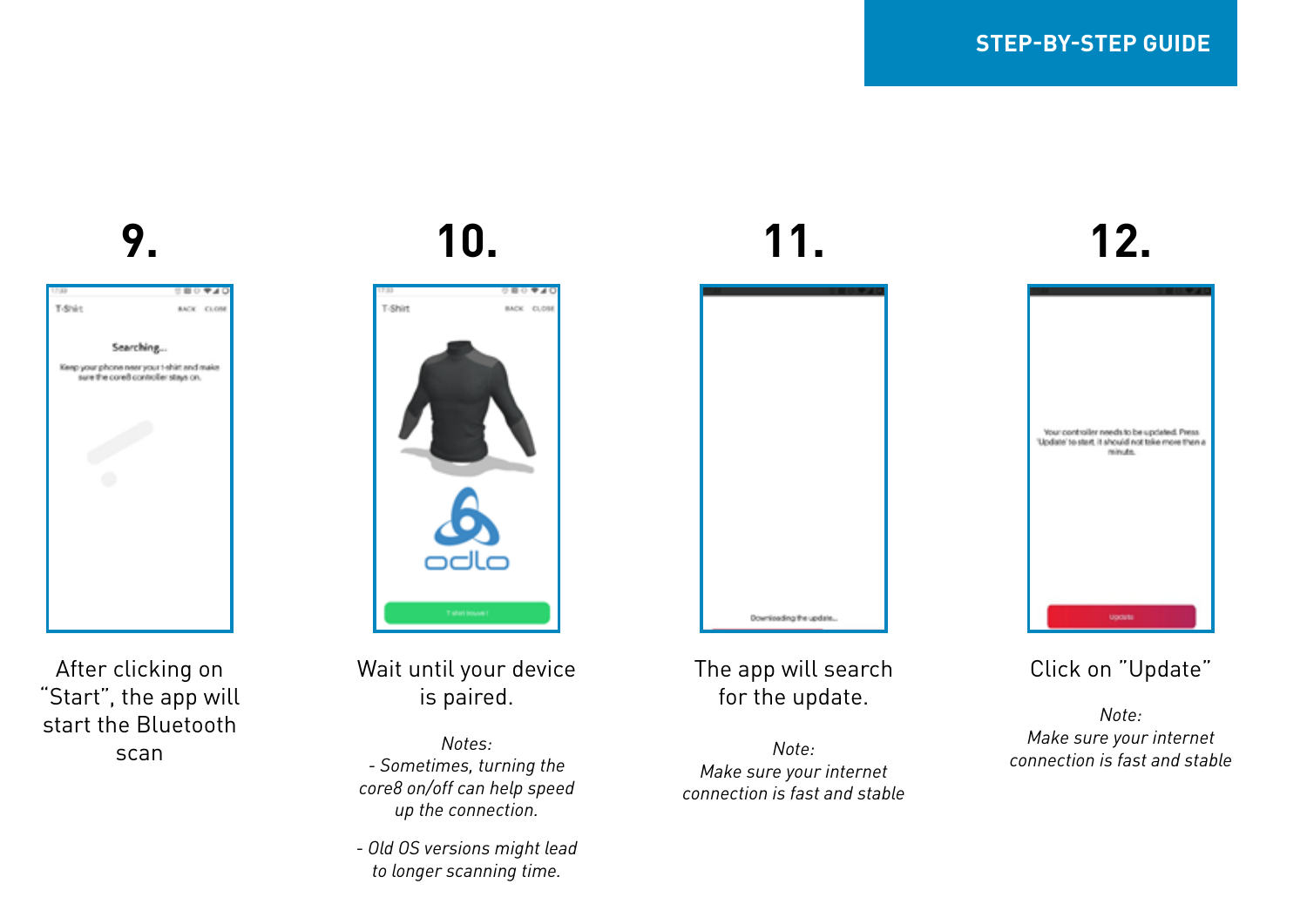## **13.**

| Do not leave this page during the update. De-<br>not power off the controller during the update! |  |
|--------------------------------------------------------------------------------------------------|--|
| Updating the controller 7%                                                                       |  |

Wait until your core8 module is being updated.

*Note: 30 sec to 1min, depending on internet connection and OS version* 

## **14.**



Once updated, click on "Finish" to finalize the procedure.

Now you're good to go. You can click on "close".

You did not exercise during the last hour You were not exposed to the cold during the<br>last hour

D Nouse in a comfortable environment

**15.**

MOX 0,000

T-Shirt

Get ready for cellbration:

 $\circ$ 

 $\circ$ 

*Note: Do NOT go further than this stage for smoother experience if you are making this update for your iPhone*

## **16.**



#### Close the app